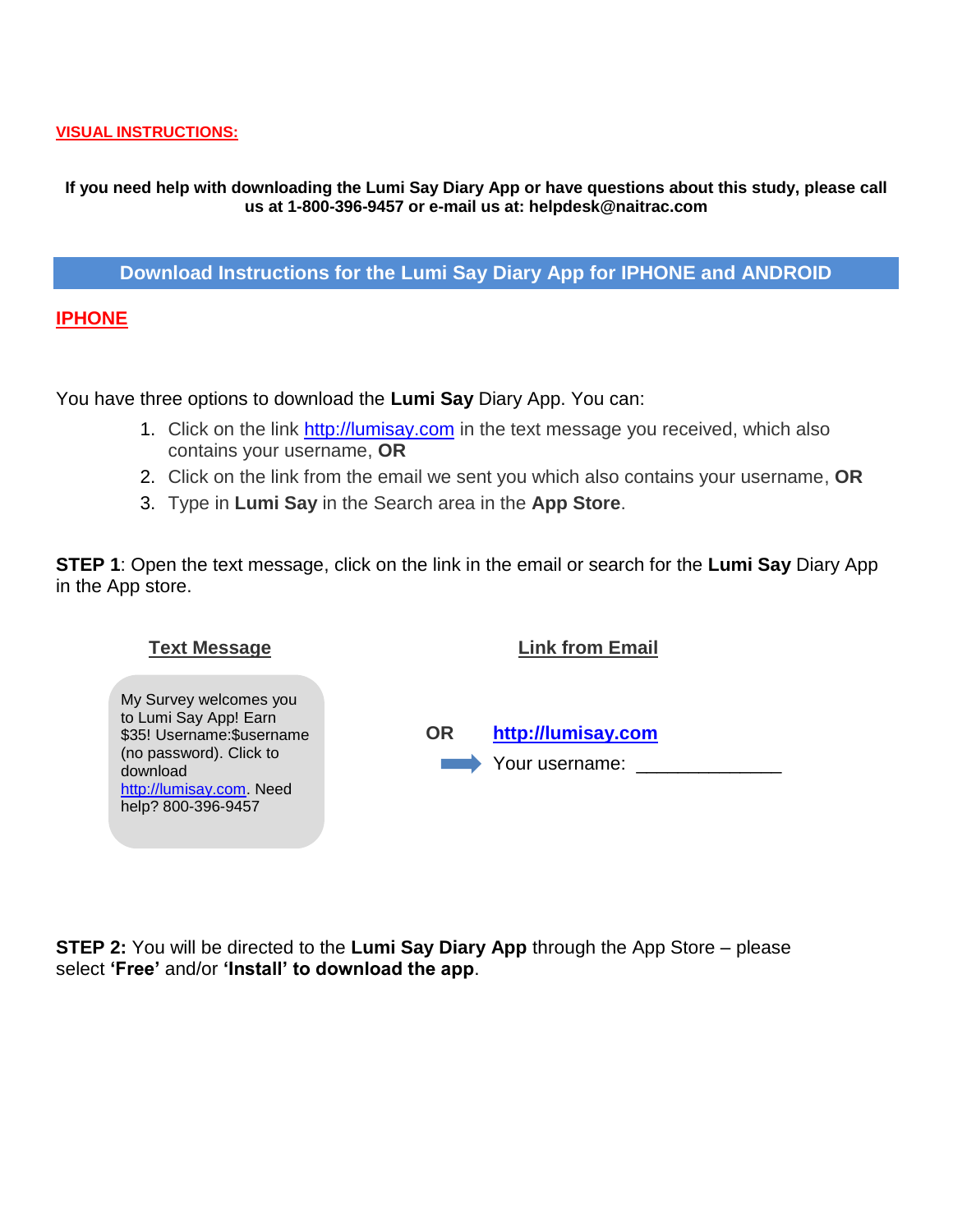|                 | •••• Sprint ক                                     | 10:42 AM                                                |                                 |                              |
|-----------------|---------------------------------------------------|---------------------------------------------------------|---------------------------------|------------------------------|
|                 | $Q$ lumi say                                      |                                                         |                                 |                              |
| esee: Carrier 9 | 8:08 AM                                           | Lumi Say<br>Lumi Technologie<br>100%<br>                | 8:08 AM<br>Carrier <sub>9</sub> | <b>OPEN</b><br>100%          |
| $\equiv$        |                                                   | ۰                                                       | <b>SETTINGS</b>                 | $\equiv$                     |
| o               | What's New?<br>Say $\sqrt{2.2}$                   | 圓<br><b>G</b>                                           | <b>ABOUT</b><br>LOGOUT          | Who<br>۰<br>Say v            |
| ÷               | Share a Video<br>Video Capture Example            |                                                         |                                 | Sho<br>÷<br>Video            |
| Ð               | Ad Opinions<br>Ad Testing Example                 |                                                         |                                 | Ad 0<br>Ð<br>Ad Te           |
| ð               | My Beverages<br>Consumption Diary                 |                                                         |                                 | Mv<br>ð<br>Cons              |
| □               | Media Diary<br><b>Capturing Media Touchpoints</b> |                                                         |                                 | Med<br>⊏<br>Capti            |
| 21.             | Engage your Panel<br><b>Tips and Options</b>      |                                                         |                                 | Enoi<br>л<br>Tips i          |
| Featured        |                                                   | Your Say<br>Lumi Technologies.<br>Categories Top Charts | <b>Search</b>                   | $^\mathsf{t}$ GET<br>Updates |

*Note: You may be requested to enter your Apple ID username and/or password.*

**STEP 3:** Once the phone has completed the automatic installation, the **Lumi Say Diary App** will appear on the App menu on your phone.

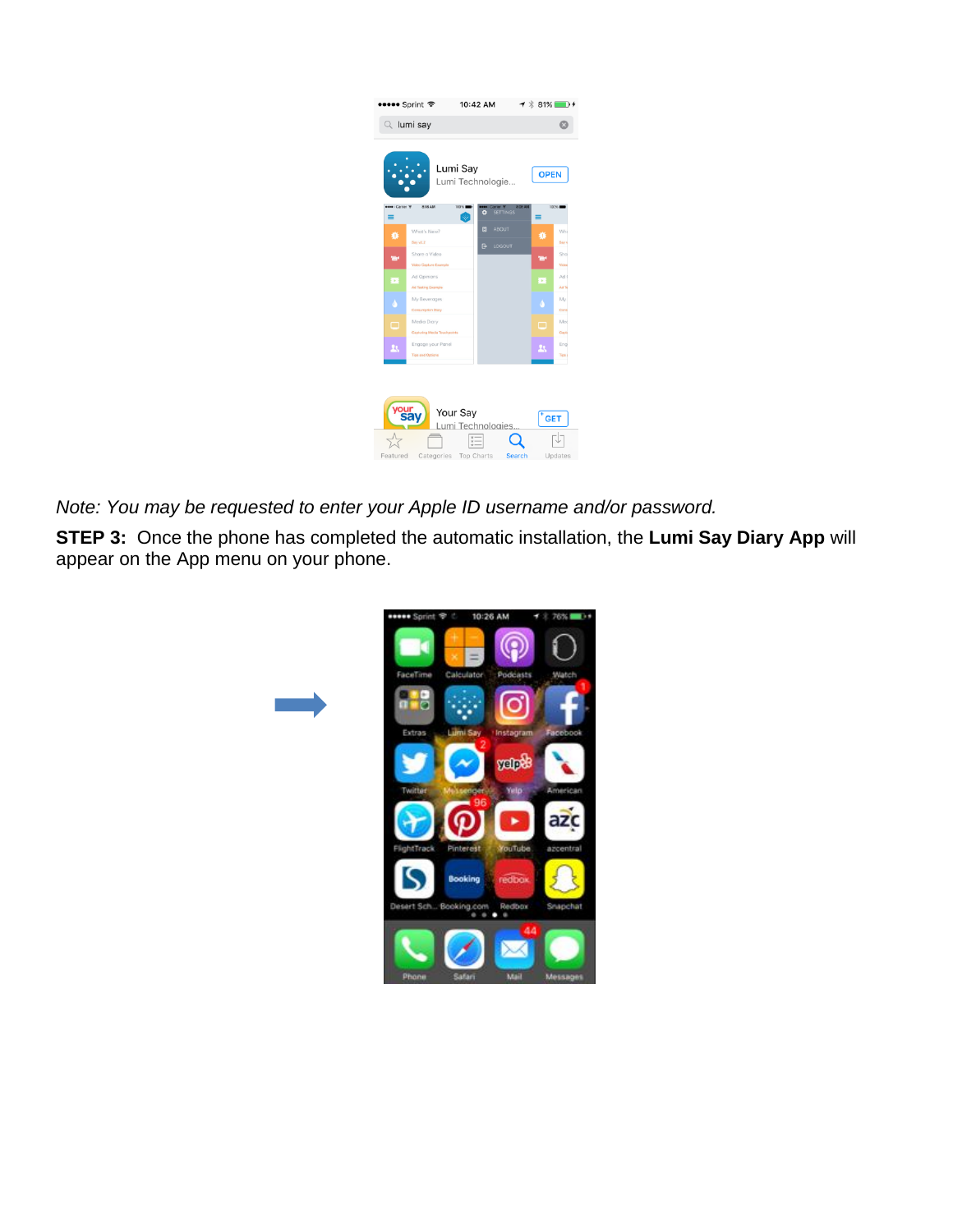**STEP 4:** The first time you open the application, you will need to enter in your **Username.** Check that you **accept the Terms and Privacy Policy** and click **Sign in** (no password is required). You only need to do this once.



**STEP 5:** After you enter your username and accept the terms you will see the **Lumi Say Diary App Home Screen**.

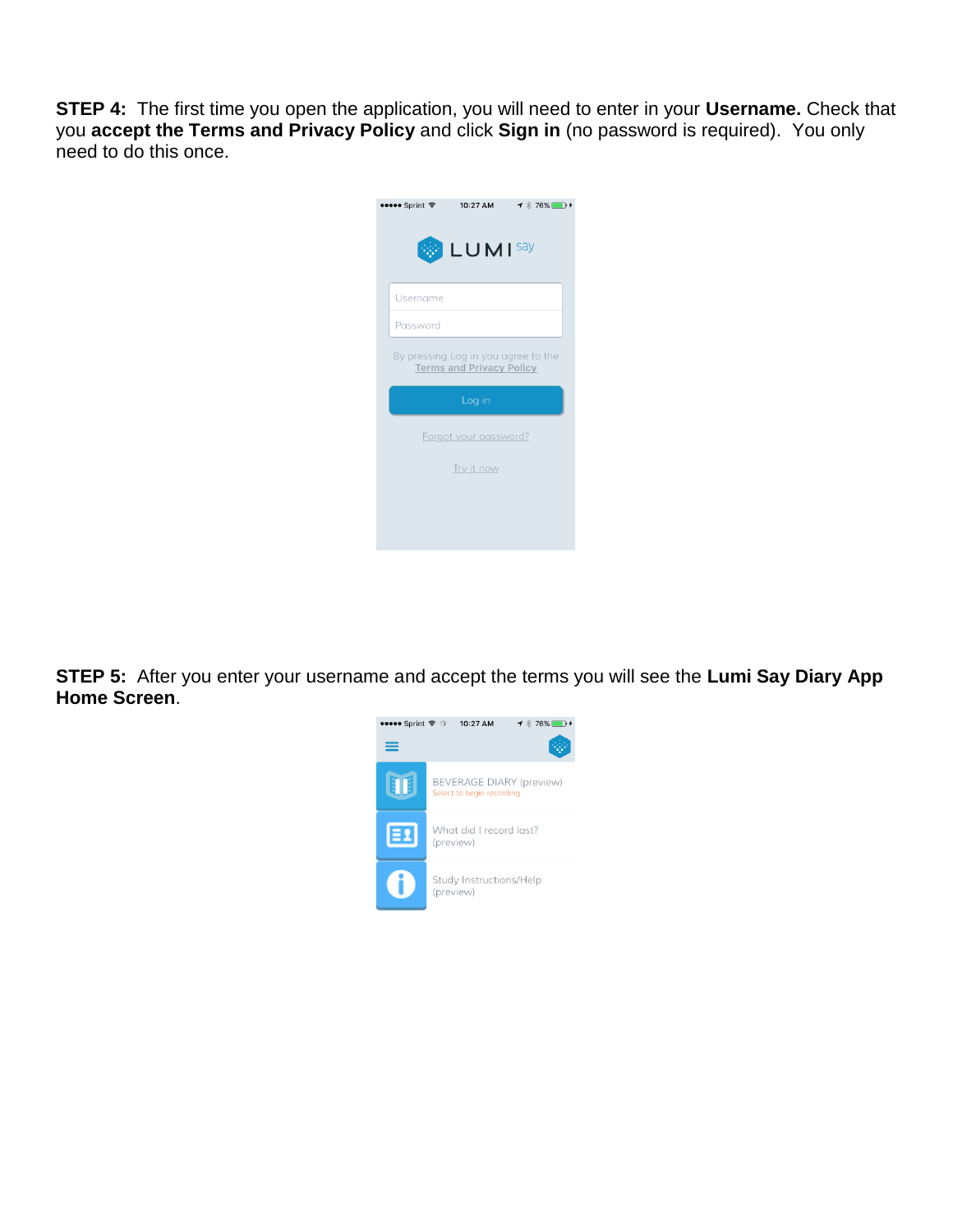**You are now ready to record your beverages beginning on** Monday. Before the recording period begins, please familiarize yourself with the **Study Instructions/Help** menu on the Home Screen so you are able to complete this study.

*It is very important you record ALL beverages you drink through the entire day and night for the 14-day recording period. This includes beverages you drink either at home or away from home - with a meal, between meals, or drinks that replace a meal.*

**For help, please call 800-396-9457 or e-mail: [helpdesk@naitrac.com](mailto:helpdesk@naitrac.com)**

**Download Instructions for the Lumi Say Beverage Diary App for the Android**

# **ANDROID**

- 1. Click on the link [http://lumisay.com](http://lumisay.com/) in the text message you received, which also contains your username, **OR**
- 2. Click on the link from the email we sent you which also contains your username, **OR**
- 3. Type in **Lumi Say** in the Search area in the **App Store**.

**STEP 1**: Open the text message, click on the link in the email or search for the **Lumi Say** Diary App in the Google Play store.

**Text Message Link from Email**

My Survey welcomes you to Lumi Say App! Earn \$35! Username:\$username (no password). Click to download [http:/lumisay.com.](http://bit.ly/tnsmyconnect) Need help? 800-396-9457

**OR [http://lumisay.com](http://lumisay.com/)**

Your username: <u>measure the</u>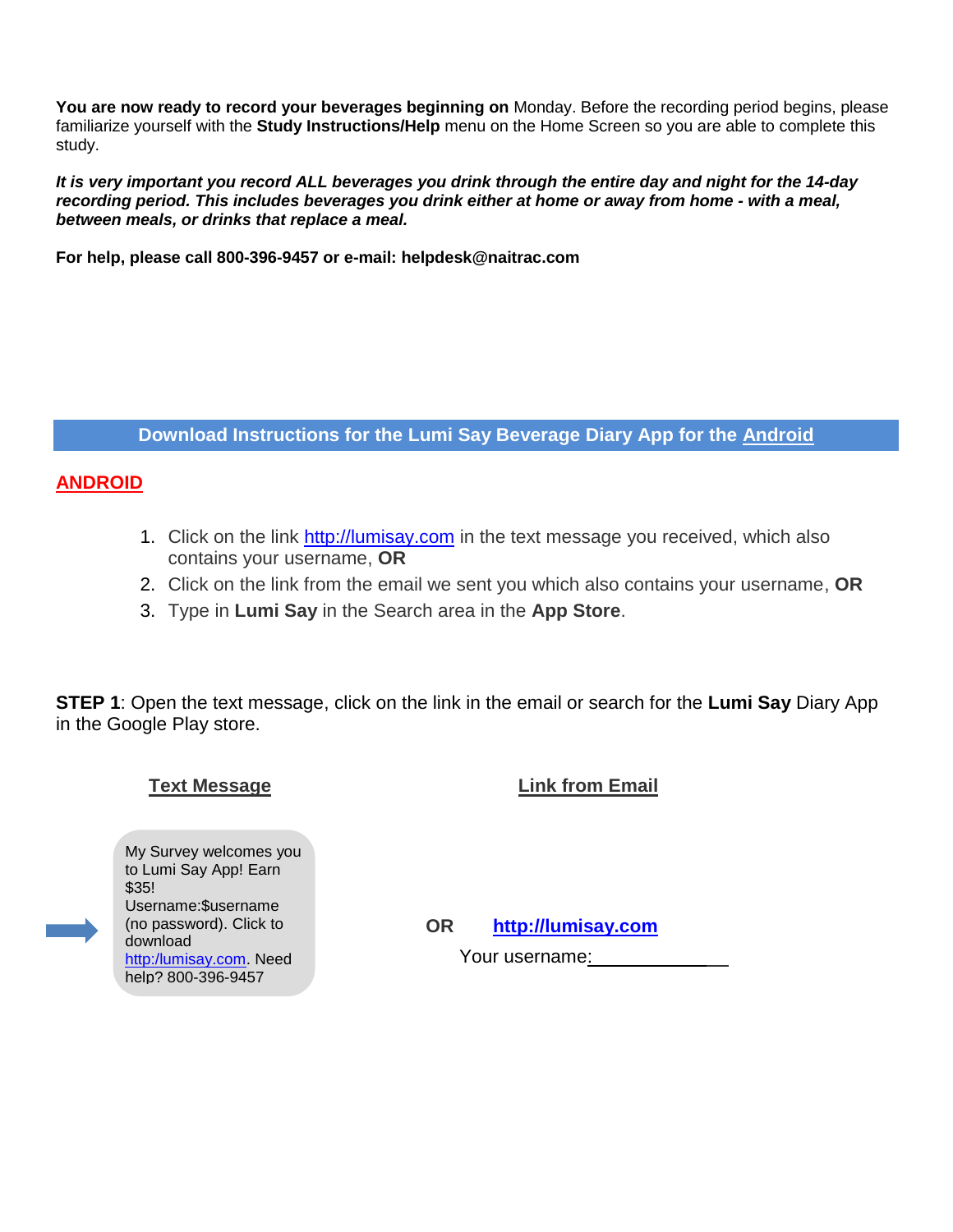**STEP 2:** You will be directed to the menu (see below). Please click on **Google Play Store**.



*Note: You may see a pop up from the Play Store that requests you sign into your Google account.* If the pop-up does not show 'Play Store' but instead shows 'Open URL' – please close by going to your Home Screen. Open the 'Play Store' app from your Home Screen and search for **Lumi Say** and install from there.

**STEP 3:** You will be directed to the **Lumi Say** Diary App through the Google Play Store – please select **'Install' to download the app and accept the permission requirements.**

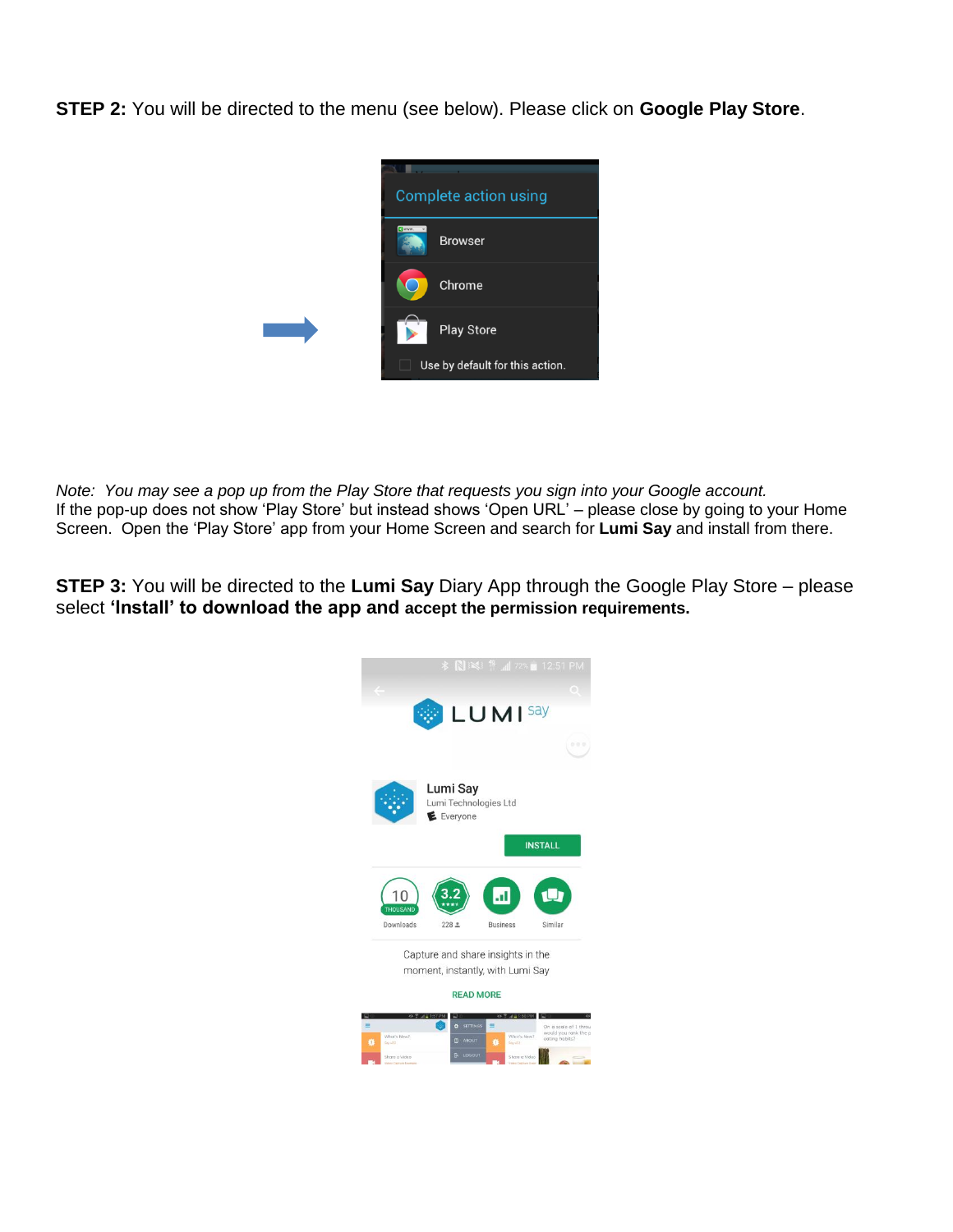**STEP 4:** Once the phone has completed the automatic installation, **Lumi Say** diary app icon (below) will appear in the App menu on your phone.



**STEP 5:** The first time you open the application, you will need to enter in your **Username.** Check that you **accept the Terms and Privacy Policy** and click **Sign in** (no password is required). You only need to do this once.



**STEP 6:** After you enter your **username and accept the terms** you will see the **Lumi Say** Diary App Home Screen below.